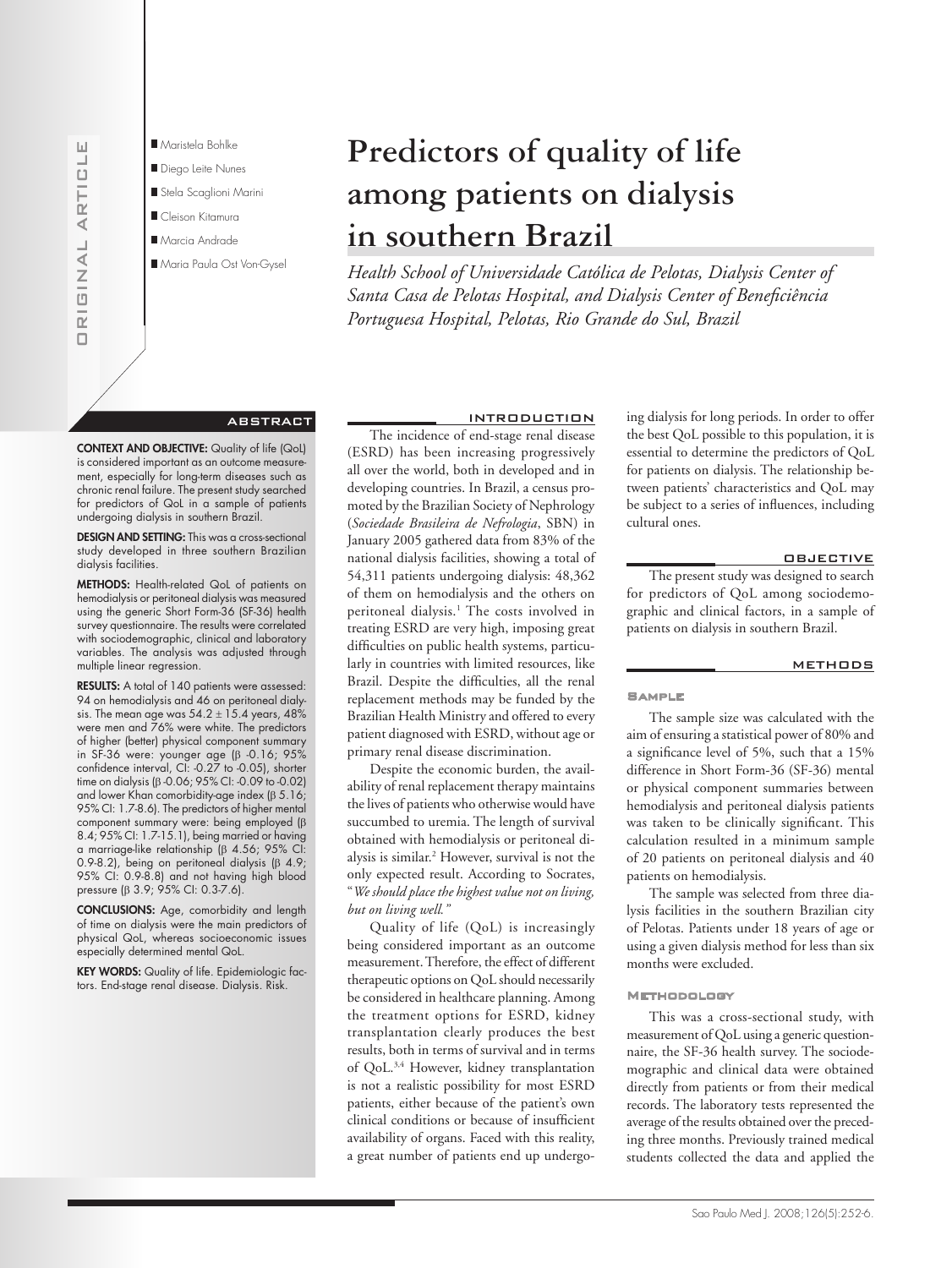questionnaires. The interviews were held at a time when the patients were not hospitalized or undergoing dialysis, which could have produced some discomfort, thus influencing the patients' perception of their QoL.

The variables assessed were: age, gender, skin color, marital status, income, education level, employment status, method of dialysis, length of time on dialysis, hematocrit, albumin, potassium, phosphorus, calcium, Khan comorbidity-age index, sexual function, diabetes and high blood pressure.

The Khan comorbidity-age index determines the risk relating to a patient's disease, based on comorbidity (coexisting pathological conditions that are not directly related to the uremic state) and age, as described by Khan et al.5 The low-risk group consists of patients less than 70 years old without a comorbidity. The medium-risk group consists of patients between 70 and 80 years old; patients less than 80 years old with one or more of the following diseases: angina, myocardial infarction, cardiac failure, chronic obstructive airway disease, pulmonary fibrosis, liver disease, peripheral vascular or cerebrovascular disease; and patients less than 70 years old with diabetes mellitus. The high-risk group consists of patients over 80 years of age; patients of any age with two or more organ dysfunctions in addition to ESRD; and patients of any age with visceral malignancy.

The instrument for measuring QoL was the SF-36. This is a generic questionnaire for measuring QoL that has been validated for the Portuguese language<sup>6</sup> and has been used to assess a series of chronic diseases, including ESRD.7,8 This instrument evaluates patients' perceptions of their health-related QoL on a scale that goes from zero (complete dissatisfaction) to 100 (full satisfaction), involving eight domains: physical functioning (assessing the patient's capacity to respond to his/her physical needs, such as walking, running and going upstairs); physical role (evaluating how much the physical capacity limits the patient's activities); bodily pain (measuring the pain perception over the last four weeks and how much this pain has interfered with the physical activities); general health (measuring the patient's perception of his/her general health condition); vitality (evaluating the feelings of energy and fatigue); social functioning (evaluating how much the patient's physical health or emotional problems have interfered with social relationships, over the last four weeks); emotional role (measuring how much the patient's emotional factors have interfered in his/her job and in other activities); and mental

health (evaluating the perception of anxiety and depression). These domains are divided in two component summaries: physical (physical functioning, physical role and bodily pain) and mental (social functioning, emotional role and mental health). The domains of general health and vitality are considered to belong to both component summaries.

# Statistical analysis

The raw and adjusted analyses of the SF-36 scores were performed using multiple linear regression. The SF-36 physical and mental component summaries were used as dependent variables and the sociodemographic and clinical variables were used as independent variables. In the event of finding statistically significant associations between the component summaries and any of the independent variables, the domains that constituted the component summaries were analyzed in a second stage, in order to identify which domains specifically contributed towards the fi-

# Table 1. Patients' characteristics (n = 140)

| Age (years) (mean $\pm$ SD)                                | $54.2 \pm 15.4$ |
|------------------------------------------------------------|-----------------|
| Male (n)                                                   | 67 (48%)        |
| White (n)                                                  | 107 (76%)       |
| Marital status (n)                                         |                 |
| Single                                                     | 32 (23%)        |
| Married                                                    | 72 (51%)        |
| Widowed                                                    | 23 (17%)        |
| Separated                                                  | 13 (9%)         |
| Duration of schooling $\leq 8$ years (n)                   | 113 (81%)       |
| In employment (n)                                          | 11(8%)          |
| Hemodialysis (n)                                           | 94 (67%)        |
| Length of time on dialysis (months) (median/range)         | 46 (6-264)      |
| Monthly household income (R\$) <sup>*</sup> (median/range) | 520 (0-5,200)   |
| Hematocrit (%)                                             | $29.8 \pm 5.5$  |
| Albumin                                                    | $3.6 \pm 0.5$   |
| Potassium                                                  | $5.1 \pm 1$     |
| Phosphorus                                                 | $6.3 \pm 2.1$   |
| Calcium                                                    | $10.1 \pm 1.4$  |
| Comorbidity-age index (n)                                  |                 |
| Low                                                        | 49 (35%)        |
| Medium                                                     | 78 (56%)        |
| High                                                       | 13 (9%)         |
| Diabetes (n)                                               | 25 (18%)        |

*SD = standard deviation; R\$ = Brazilian Real. \*Value in United States dollars: US\$ 289 as in May, 2007 (US\$0,00 – US\$2,889,00).* 

nal result. The adjustment model for linear regression was of backwards type, i.e. all the variables were included in the initial model and, through successive exclusions, only the variables that showed a value of p < 0.05 were kept in the model. The statistical software used was Stata 8.0 (Stata Corporation, College Station, Texas, United States).

#### Ethical matters

The Ethics Committee of Universidade Católica de Pelotas approved the study and all the patients involved signed a written informed consent statement.

### RESULTS

A total of 140 patients were evaluated: 94 undergoing hemodialysis and 46 on peritoneal dialysis. Thus, the calculated minimum sample was exceeded. The characteristics of the sample are presented in Table 1 and the scores obtained in the SF-36 health survey are in Table 2.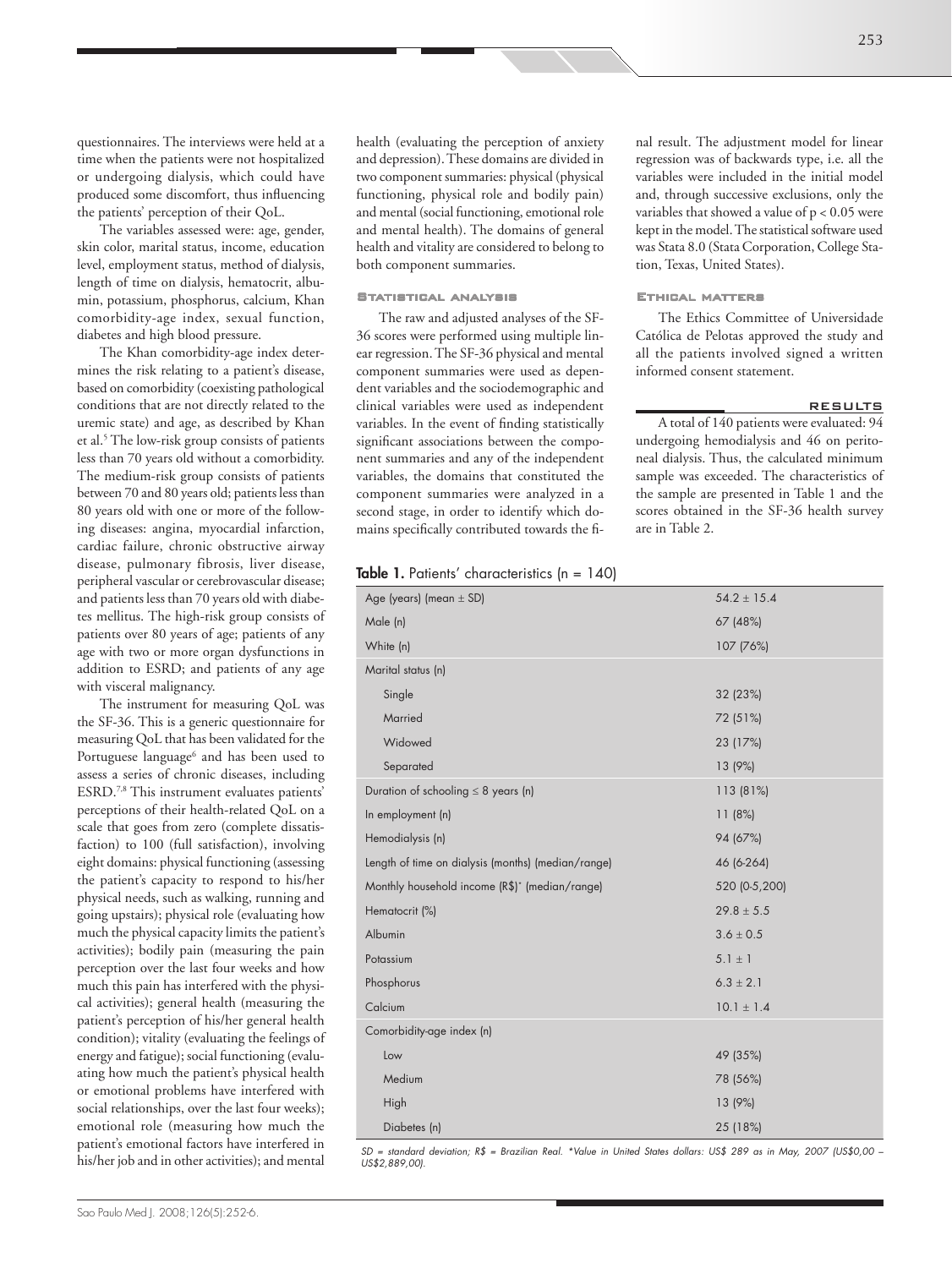### Univariate analysis

In the univariate analysis, higher scores in the physical component summary were found among patients who were younger  $(p < 0.001)$ , had been on dialysis for shorter lengths of time  $(p = 0.02)$ , had a lower comorbidity-age index  $(p < 0.001)$ , had lower education  $(p = 0.02)$ , were in employment ( $p = 0.05$ ) and had no sexual dysfunction ( $p = 0.009$ ). In the mental component summary, higher scores were presented by patients who were on peritoneal dialysis ( $p = 0.05$ ), were not hypertensive ( $p =$ 0.003), were married or in a marriage-like relationship ( $p = 0.03$ ) and were in employment ( $p = 0.01$ ).

Among the domains that constitute the SF-36 physical and mental component summaries, higher physical functioning scores were associated with younger age  $(p < 0.001)$ , lower Khan index ( $p = 0.01$ ), being single  $(p = 0.03)$ , having lower education  $(p = 0.03)$ , having a job ( $p = 0.01$ ) and not having sexual dysfunction ( $p = 0.003$ ). The best scores in the physical role domain were found among individuals who had been on dialysis for shorter times ( $p = 0.05$ ), were younger ( $p = 0.006$ ), had lower Khan index (p = 0.05), were in employment ( $p = 0.04$ ), had good sexual function  $(p = 0.01)$  and had higher hematocrit  $(p$ = 0.04). The bodily pain scores were higher

among patients who were on peritoneal dialysis ( $p = 0.003$ ), had lower Khan index  $(p = 0.01)$  and had been on dialysis for shorter times ( $p = 0.007$ ). The general health scores were better among individuals who had been on dialysis for shorter times ( $p = 0.008$ ) and had lower Khan index  $(p = 0.01)$ . The vitality scores were higher among individuals who were younger ( $p = 0.002$ ), had lower Khan index ( $p = 0.001$ ), were single ( $p = 0.04$ ) and were in employment ( $p = 0.003$ ). Higher social functioning scores were associated with individuals who were younger ( $p = 0.001$ ), had lower Khan index  $(p = 0.004)$  and were in employment ( $p = 0.04$ ). The emotional role scores were higher among patients who were on peritoneal dialysis ( $p = 0.02$ ), were not hypertensive (p < 0.001), were not diabetic ( $p = 0.008$ ), were married ( $p = 0.03$ ) and had higher income  $(p = 0.04)$ . Better mental health was detected among married individuals ( $p = 0.03$ ), individuals who had higher income  $(p = 0.04)$  and those who had a job  $(p = 0.004)$ .

# Multivariate analysis

Younger age, shorter time on dialysis and lower Khan comorbidity-age index were predictors of higher scores in the SF-36 physical component summary, even after adjustments

Table 2. Short Form-36 (SF-36) domain scores and summary measurements (mean ± standard deviation, SD) among 140 patients under dialysis

| Physical component summary | $44.5 + 10.3$ |
|----------------------------|---------------|
| Mental component summary   | $51.2 + 11.3$ |
| Physical functioning       | $65.4 + 32.7$ |
| Physical role              | $68.7 + 38.8$ |
| <b>Bodily pain</b>         | $74.8 + 31.6$ |
| General health             | $60.5 + 24.5$ |
| Vitality                   | $69.3 + 25.3$ |
| Social functioning         | $78.7 + 30.2$ |
| Emotional role             | $74.7 + 39.4$ |
| Mental health              | $72 + 21.9$   |

Table 3. Adjusted analysis for predictors of physical and mental component summaries of the Short Form (SF-36) among 140 patients under dialysis

|                                         | Coefficients (95% CI)       | p-value* |
|-----------------------------------------|-----------------------------|----------|
| Physical component summary              |                             |          |
| Age                                     | $-0.16$ $[-0.27 - (-0.05)]$ | 0.004    |
| Comorbidity-age index                   | $-5.16$ $[-8.61$ $[-1.71]$  | 0.004    |
| Length of time on dialysis              | $-0.06$ $[-0.09 - (-0.02)]$ | 0.002    |
| Mental component summary                |                             |          |
| Hemodialysis versus peritoneal dialysis | $-4.89$ $[-8.8-(0.98)]$     | 0.01     |
| High blood pressure                     | $-3.97$ $[-7.64$ $[-0.3]$ ] | 0.03     |
| Married                                 | 4.56 (0.95-8.18)            | 0.01     |
| In employment                           | $8.4$ (1.7-15.1)            | 0.01     |
|                                         |                             |          |

\**Wald test; CI = confidence interval.*

through multivariate linear regression (Table 3). The independent predictors of higher mental component summary were having a job, being married or having a marriage-like relationship, not being hypertensive and being on peritoneal dialysis (Table 3).

Among the domains that constitute the SF-36 physical component summary, age played a significant influence on physical functioning, physical role and vitality scores. The length of time on dialysis was associated especially with the physical role, bodily pain and general health scores. The Khan comorbidity-age index was significantly associated with the physical functioning and general health scores (Table 4).

Concerning the domains that constituted the SF-36 mental component summary, employment had significant associations with vitality and mental health. Marriage was associated with better mental health scores. Patients undergoing peritoneal dialysis presented higher scores in the domain of emotional role and a tendency towards higher mental health scores. Hypertensive patients presented lower emotional role scores (Table 4).

No associations were detected between any other sociodemographic or clinical variables and the scores of the SF-36 questionnaire.

#### DISCUSSION

The domains that make up the physical QoL were more impaired than were the domains that constitute the mental QoL, which appeared to be closer to scores from general populations in several countries. This finding is in line with the results obtained from other studies, which demonstrated poorer physical QoL in relation to mental QoL, in the population on dialysis.7,8 This may reflect the ability of ESRD patients to adapt psychologically to their situation over time. A report on patients who had recently started dialysis described mental scores that were at the level of mild depression.9 Mittal et al. demonstrated that, after the first months of dialysis, there was an improvement in the mental QoL.10 Other studies have reported decreases in the physical aspects of QoL over time among patients on dialysis, but the effects of time in the mental QoL seemed not to be significant.<sup>10,11</sup>

In the present study, younger age, shorter time on renal replacement therapy and fewer comorbidities predicted better physical QoL. In other studies, comorbidities clearly influenced the physical QoL, both among patients on conservative treatment $12,13$  and among those on dialysis.14 The presence of diabetes was especially associated with worse QoL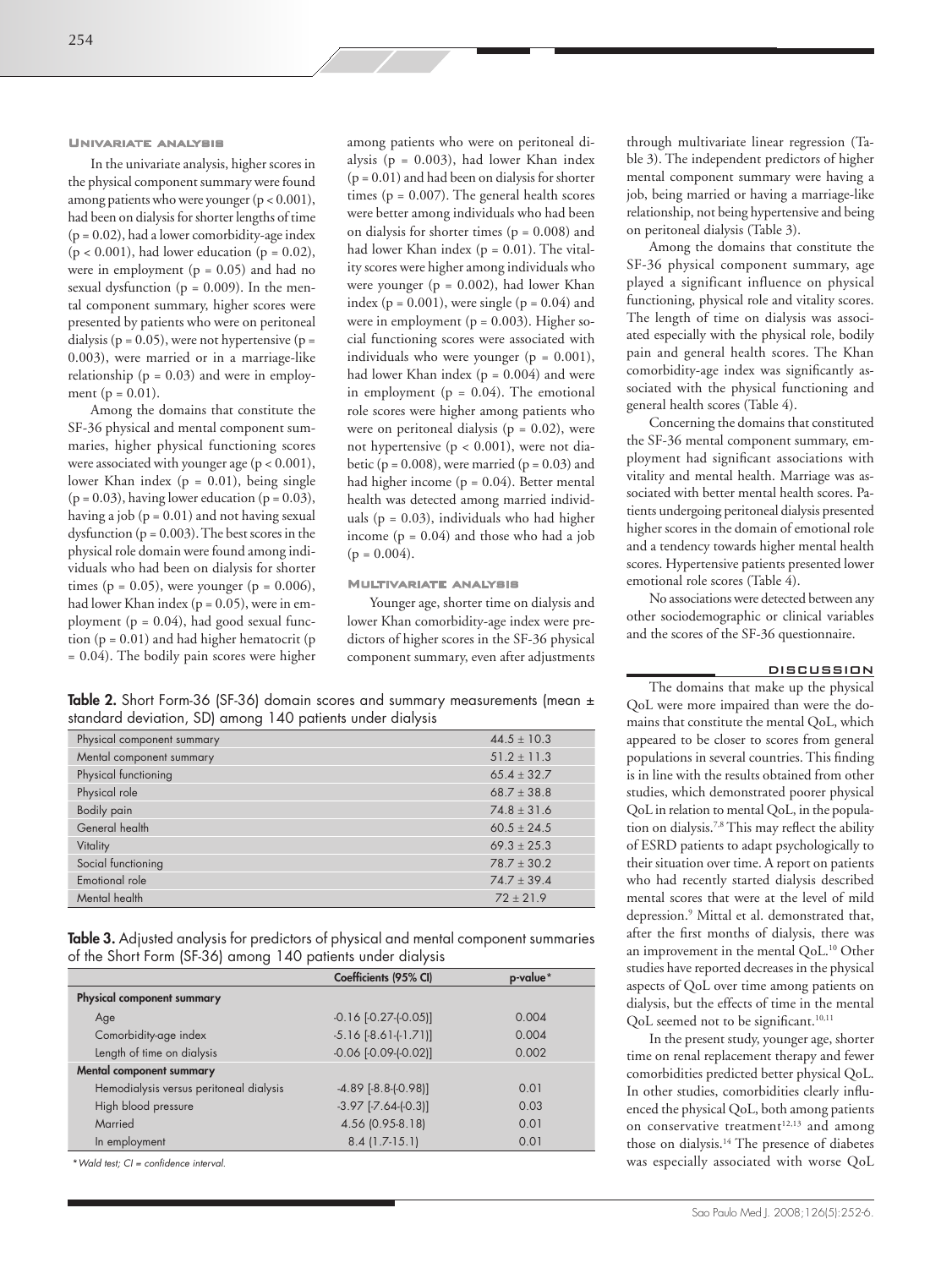among ESRD patients,<sup>11,14,15</sup> although this association was not detected in the sample of the present study.

The physical QoL in the general population starts to decline from the fifth decade of life onwards. Among older ESRD patients, the physical QoL is usually more impaired and the mental QoL is closer to that of the general population in the same age group.16 In the present sample, higher mental QoL scores were predicted by the characteristics of being employed, maintaining a stable relationship, being on peritoneal dialysis and not being hypertensive. Kusek et al. also detected that marital and employment status presented an association with the mental component summary of SF-36, in a study among ESRD patients of black race.<sup>13</sup>

The degree of support received within the family environment has been described as an important predictor of mental QoL among ESRD patients.17 However, the effects of the family's involvement are not always shown to be beneficial for the patient, and they may vary between the extremes of not giving any assistance and taking control over the patient's life.<sup>10</sup>

Previous studies have also demonstrated that the type of treatment has an influence on the QoL of ESRD patients. The patients undergoing kidney transplantation clearly experience the best results, both in physical and in mental QoL.11 Concerning the different types of dialysis, there are no well-established differences in QoL, although some studies describe advantages in peritoneal dialysis, especially regarding the mental quality of life.7 However, in none of these studies were the patients randomized with regard to different types of dialysis. Therefore, it is not possible to rule out the possibility of selection bias. In the present study, which was also non-randomized, treatment with peritoneal dialysis remained significantly associated with better mental QoL, even after adjusted analysis. It is possible, however, that variables that were not analyzed may have been influencing the differences found. Perhaps treatment selection rather than the treatments themselves influenced the mental process scale differences between the groups. Independent people, for example, with a positive and assertive outlook and a high internal locus of control might have chosen peritoneal dialysis because of the nature of that treatment.

Despite the small number of our patients who were in employment, having a job was an important predictor of better mental QoL. Holding down a job certainly has a positive Table 4. Adjusted analysis for predictors of Short Form-36 (SF-36) domains among patients under dialysis

|                             | Coefficients (95% CI)          | p-value* |
|-----------------------------|--------------------------------|----------|
| <b>Physical functioning</b> |                                |          |
| Age                         | $-0.7$ [ $-1.05$ $(-0.36)$ ]   | < 0.001  |
| Comorbidity-age index       | $-12.5$ $[-23.4 -[-1.6)]$      | 0.02     |
| <b>Physical role</b>        |                                |          |
| Age                         | $-0.48$ $[-0.91 - [-0.05]]$    | 0.03     |
| Length of time on dialysis  | $-0.19$ $[-0.34$ $[-0.04]$     | 0.01     |
| <b>Bodily pain</b>          |                                |          |
| Length of time on dialysis  | $-0.18$ $[-0.3-(0.05)]$        | 0.006    |
| <b>General health</b>       |                                |          |
| Comorbidity-age index       | $-11.6$ [ $-20.7$ $-(-2.50)$ ] | 0.01     |
| Length of time on dialysis  | $-0.13$ $[-0.22 - (-0.03)]$    | 0.01     |
| Vitality                    |                                |          |
| Age                         | $-0.45$ $[-0.74$ $[-0.170]$    | 0.002    |
| In employment               | 23.27 (7.76-38.78)             | 0.004    |
| <b>Emotional role</b>       |                                |          |
| Hemodialysis                | $-21.4$ $[-34.7 - [-8.04)]$    | 0.002    |
| High blood pressure         | $-21.6$ $[-34.2 - [-9.1)]$     | 0.001    |
| Married                     | 16.1 (3.76-28.42)              | 0.01     |
| <b>Mental health</b>        |                                |          |
| Married                     | 8.46 (1.4-15.5)                | 0.02     |
| In employment               | 18.58 (5.5-31.6)               | 0.006    |

\**Wald test; CI = confidence interval.*

influence on the perception that an individual has of his or her role in society and it contributes towards improved self-esteem, which is considered to be an important aspect of QoL. Becoming unemployed increases the burden attributed to renal disease, especially if the patient was the primary provider for the family. In the present study, having a job remained associated with mental QoL even after adjustment for income level. Therefore, the role of a job in relation to QoL seems to transcend financial matters. Among the sample studied, the patients without a job were not subdivided between those who had voluntarily withdrawn from the job market and those who had really become unemployed. However, it is known that the unemployment rate among dialysis populations is much higher than the rate among the general population.<sup>18</sup>

None of the laboratory variables analyzed was associated significantly with physical or mental QoL. Similar findings have been described by other authors.17 Older studies reported an association between higher hematocrit and OoL.<sup>19</sup> These studies, however, were conducted at a time when the use of erythropoietin was restricted and dialysis patients presented lower hematocrit. Albumin is a known predictor of morbidity and mortality in dialysis populations, and many studies have also associated higher albumin levels with better QoL.10,20 This association was not detected in the present study, possibly because the albumin values in this sample were relatively homogeneous.

Because of the great number of statistical comparisons made, the possibility that some associations appeared by chance cannot be ruled out. However, most of the associations detected have also been described in previous studies involving similar populations.

# **CONCLUSIONS**

Considering the importance of QoL as a direct outcome measurement, in addition to its influence on other measurements like morbidity and mortality,<sup>8</sup> identification of predictors of better QoL may make it possible to intervene in relation to modifiable factors, such as establishing policies that could increase the integration of ESRD patients in the job market. In addition to the QoL benefits for such patients, their involvement with productive activities would result in a gain for all of society, with a reduction in the burden of maintaining inactive individuals.